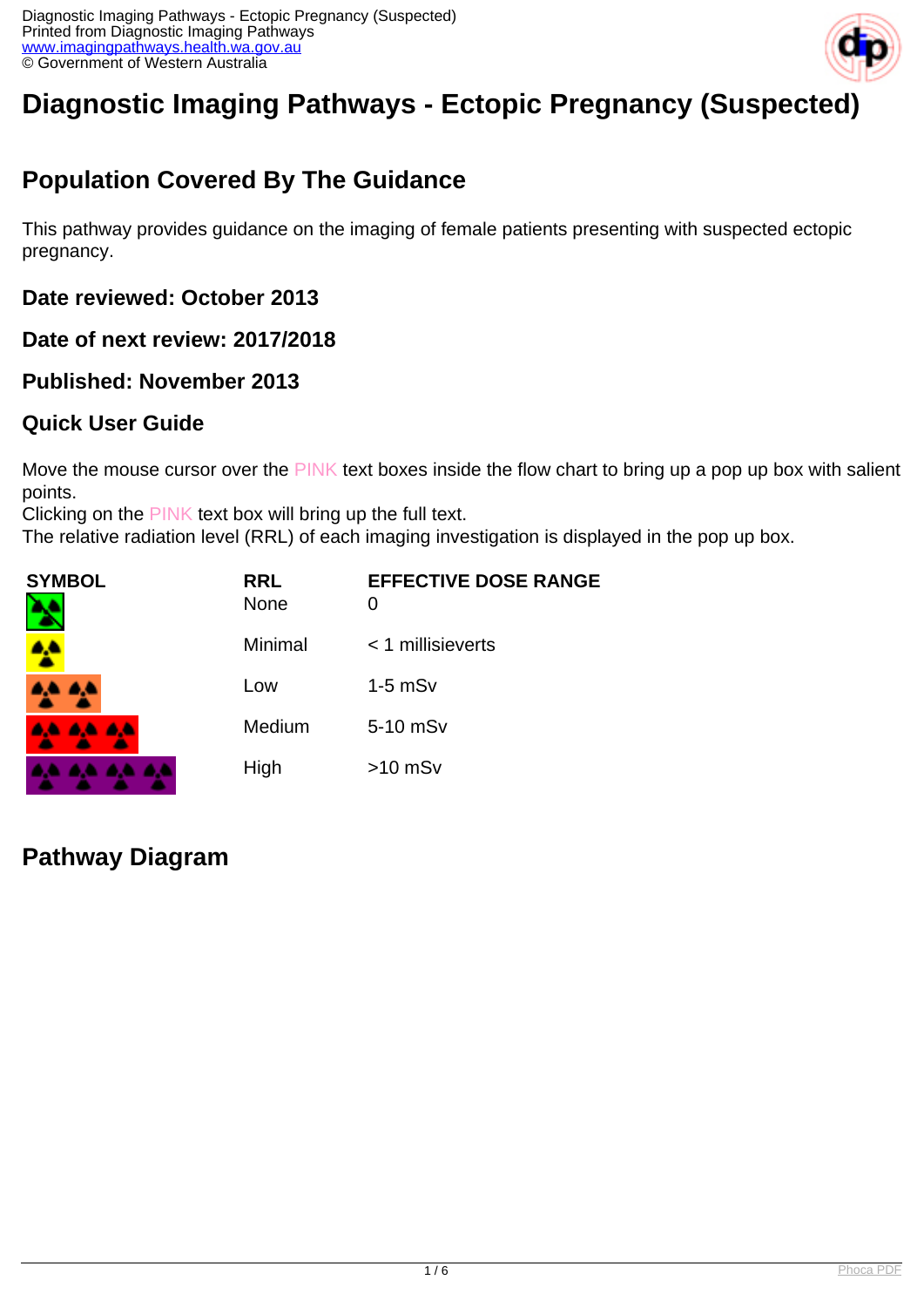Diagnostic Imaging Pathways - Ectopic Pregnancy (Suspected) Printed from Diagnostic Imaging Pathways [www.imagingpathways.health.wa.gov.au](http://www.imagingpathways.health.wa.gov.au/) © Government of Western Australia





## **Image Gallery**

Note: These images open in a new page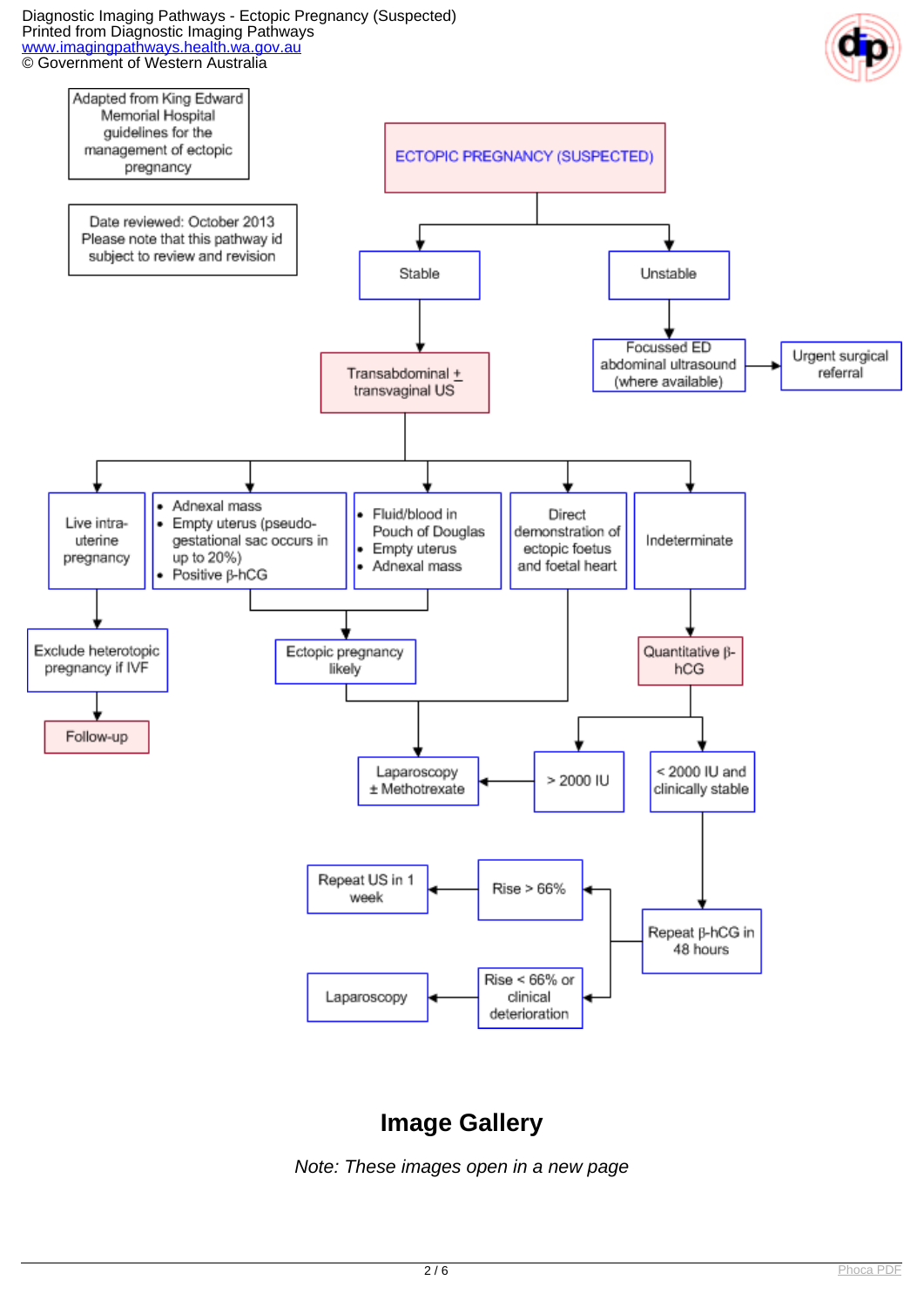







**2b**

#### adnexal mass containing an embryo (Image 1a) and an empty uterus (Image 1b).

Image 2a and 2b (HE, x20). Resection of fallopian tube with an ectopic tubal pregnancy. The histological section shows ulceration of the tubal epithelium, haemorrhage and chorionic villi (arrows) which confirm the presence of products of conception.

Images 1a and b (Transvaginal Ultrasound): Views demonstrating an

## **Teaching Points**

- Transvaginal and abdominal US combined with the measurement of serum ?-hCG are the investigations of choice for suspected ectopic pregnancy
- In a small proportion of cases the TVUS may be non-diagnostic. Follow up of these patients is dependant on the value of the quantitative ?-hCG -
	- A ?-hCG > 1500 IU should proceed to laparoscopy
	- A ?-hCG < 1500 IU should be repeated in 48hrs if the patient is clinically stable, expecting a rise of  $> 66\%$
- A normal US does not exclude an ectopic pregnancy

## **Ectopic Pregnancy (Suspected)**

Clinical diagnosis may be difficult as classical features of pain, vaginal bleeding and an adnexal mass/tenderness may not be reliable [1](index.php/imaging-pathways/obstetric-gynaecological/suspected-ectopic-pregnancy?tab=references#1),[2](index.php/imaging-pathways/obstetric-gynaecological/suspected-ectopic-pregnancy?tab=references#2)

## **Serum Human Chorionic Gonadotrophin (ß-hCG) Levels**

- Levels of 1000-1500iu/l should be associated with the presence of an intrauterine gestation on transvaginal US (6000-6500 iu/l for transabdominal), although in multiple pregnancy this level may be higher [8](index.php/imaging-pathways/obstetric-gynaecological/suspected-ectopic-pregnancy?tab=references#8)
- Serum ß-hCG levels double approximately every 48 hours in 85% of normal intrauterine pregnancies of between 4 and 6 weeks' gestation [20](index.php/imaging-pathways/obstetric-gynaecological/suspected-ectopic-pregnancy?tab=references#20)
- 80% of ectopic pregnancies are associated with a rise in ß-hCG of less than 66% [19](index.php/imaging-pathways/obstetric-gynaecological/suspected-ectopic-pregnancy?tab=references#19).[20](index.php/imaging-pathways/obstetric-gynaecological/suspected-ectopic-pregnancy?tab=references#)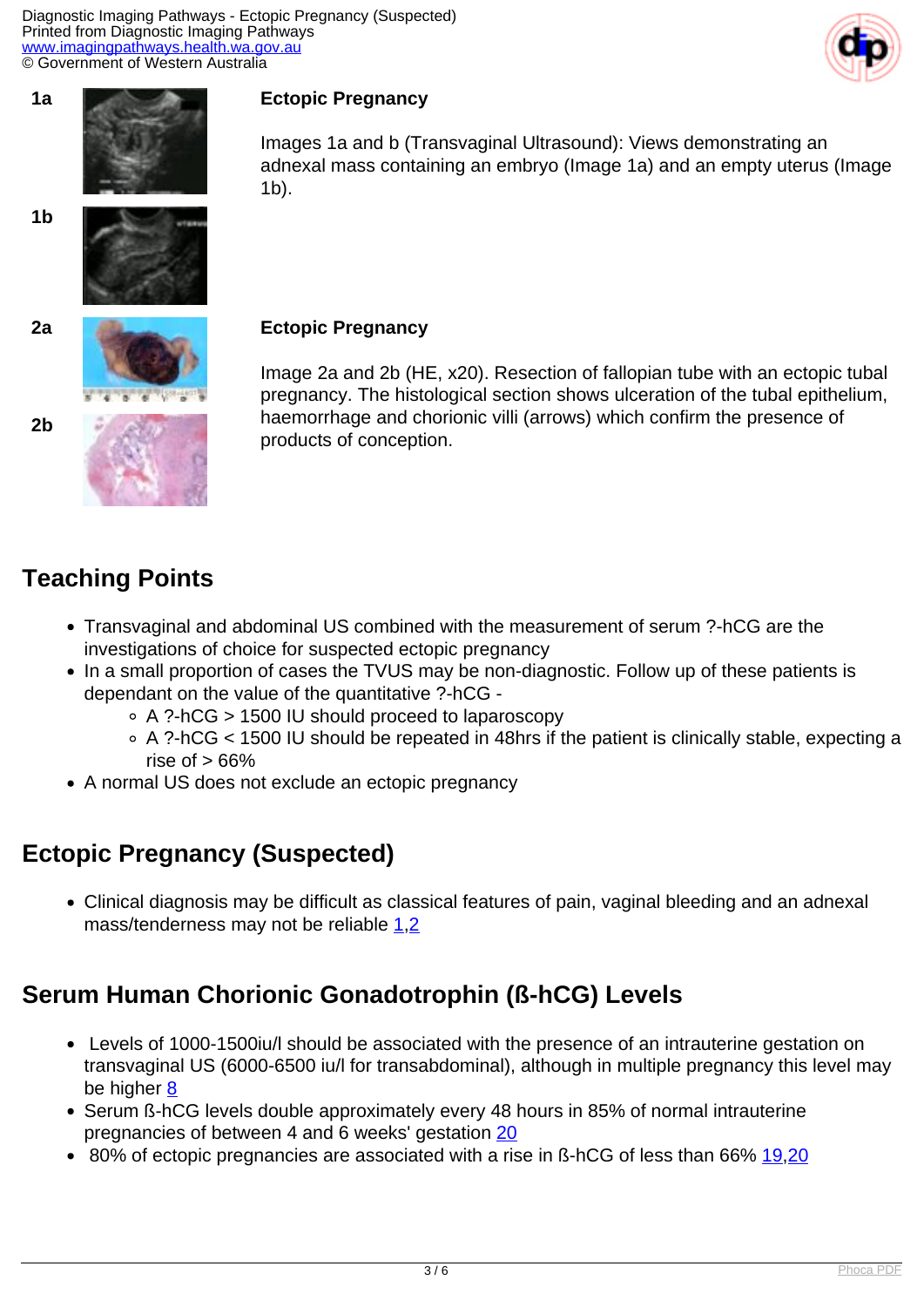

## **Transabdominal +/- Transvaginal Ultrasonography**

- Pelvic ultrasonography (transabdominal US +/- transvaginal US) combined with measurement of serum ß-hCG levels, is an effective screening strategy for diagnosing ectopic pregnancy [3-6](index.php/imaging-pathways/obstetric-gynaecological/suspected-ectopic-pregnancy?tab=references#3)
- Allows identification of an intrauterine pregnancy, which is the single most important finding for the exclusion of ectopic gestation as the presence of both intra- and extra-uterine pregnancy, is very rare [1,](index.php/imaging-pathways/obstetric-gynaecological/suspected-ectopic-pregnancy?tab=references#1)[3-6](index.php/imaging-pathways/obstetric-gynaecological/suspected-ectopic-pregnancy?tab=references#3)
- Compared to transabdominal ultrasonography, transvaginal ultrasonography is more sensitive and has a lower discriminatory zone (the range of serum ß-hCG concentrations above which gestational sac can be visualised consistently). This allows earlier diagnoses of intrauterine or ectopic pregnancies [7-11](index.php/imaging-pathways/obstetric-gynaecological/suspected-ectopic-pregnancy?tab=references#7)
- Sensitivity for transvaginal ultrasonography ranges from 69 to 96% and specificity from 84 to 99% [1](index.php/imaging-pathways/obstetric-gynaecological/suspected-ectopic-pregnancy?tab=references#1)[,3](index.php/imaging-pathways/obstetric-gynaecological/suspected-ectopic-pregnancy?tab=references#3)[,9](index.php/imaging-pathways/obstetric-gynaecological/suspected-ectopic-pregnancy?tab=references#9)[,12](index.php/imaging-pathways/obstetric-gynaecological/suspected-ectopic-pregnancy?tab=references#12)
- When used in conjunction with serum ß-hCG levels, transvaginal ultrasound has comparable sensitivity and specificity for ectopic pregnancy to laparoscopy [13](index.php/imaging-pathways/obstetric-gynaecological/suspected-ectopic-pregnancy?tab=references#13)
- Presence of an adnexal mass and/or free pelvic fluid is strong predictor of an ectopic pregnancy [10,](index.php/imaging-pathways/obstetric-gynaecological/suspected-ectopic-pregnancy?tab=references#10)[14-17](index.php/imaging-pathways/obstetric-gynaecological/suspected-ectopic-pregnancy?tab=references#14)
- Findings suggestive of ectopic pregnancy include [13](index.php/imaging-pathways/obstetric-gynaecological/suspected-ectopic-pregnancy?tab=references#13)
	- 1. Fluid in the pouch of Douglas, an adnexal mass and an empty uterus
	- 2. An adnexal mass, empty uterus or pseudogestational sac and a positive ß-hCG
	- 3. Direct demonstration of ectopic fetus and fetal heart
- Normal US does not exclude the diagnosis of ectopic pregnancy [3](index.php/imaging-pathways/obstetric-gynaecological/suspected-ectopic-pregnancy?tab=references#3),[14](index.php/imaging-pathways/obstetric-gynaecological/suspected-ectopic-pregnancy?tab=references#14)[,15](index.php/imaging-pathways/obstetric-gynaecological/suspected-ectopic-pregnancy?tab=references#15)
- Patients with indeterminate ultrasonography findings require further evaluation with quantitative ßhCG levels +/- follow-up US or laparoscopy as about 15-20% of these patients will have a final diagnosis of ectopic pregnancy [18,](index.php/imaging-pathways/obstetric-gynaecological/suspected-ectopic-pregnancy?tab=references#18)[19](index.php/imaging-pathways/obstetric-gynaecological/suspected-ectopic-pregnancy?tab=references#19)

## **References**

#### **Date of literature search: July 2013**

The search methodology is available on request. **[Email](index.php/contact-us)** 

References are graded from Level I to V according to the Oxford Centre for Evidence-Based Medicine, Levels of Evidence. [Download the document](http://www.cebm.net/wp-content/uploads/2014/06/CEBM-Levels-of-Evidence-2.1.pdf)

- 1. Kaplan BC, Dart RG, Moskos M, et al. **Ectopic pregnancy: prospective study with improved** diagnostic accuracy. Ann Emerg Med. 1996;28:10-17. (Level II evidence) View the reference
- 2. Abbott JT, Emmans LS, Lowenstein SR. **Ectopic pregnancy: ten common pitfalls in diagnosis.** Am J Emerg Med. 1990;8:515-22. (Level IV evidence)
- 3. Braffman BH, Coleman BG, Ramchandani P, et al. **Emergency department screening for ectopic pregnancy: a prospective US study.** Radiology. 1994;190:797-802. (Level II evidence) [View the reference](http://www.ncbi.nlm.nih.gov/entrez/query.fcgi?orig_db=PubMed&db=PubMed&cmd=Search&defaultField=Title+Word&term=Emergency+department+screening+for+ectopic+pregnancy%3A+a+prospective+US+study)
- 4. Barnhart K, Mennuti MT, Benjamin I, et al. **Prompt diagnosis of ectopic pregnancy in an emergency department setting.** Obstet Gynecol. 1994;84:1010-5. (Level II evidence)
- 5. Gracia CR, Barnhart KT. **Diagnosing ectopic pregnancy: decision analysis comparing six strategies.** Obstet Gynecol. 2001;97:464-70. (Level II evidence)
- 6. Wong TW, Lau CC, Yeung A, et al. **Efficacy of transabdominal ultrasound examination in the diagnosis of early pregnancy complications in an emergency department.** J Accid Emerg Med. 1998;15:155-8. (Level II evidence) View the reference
- 7. Jain KA, Hamper UM, Sanders RC. **Comparison of transvaginal and transabdominal**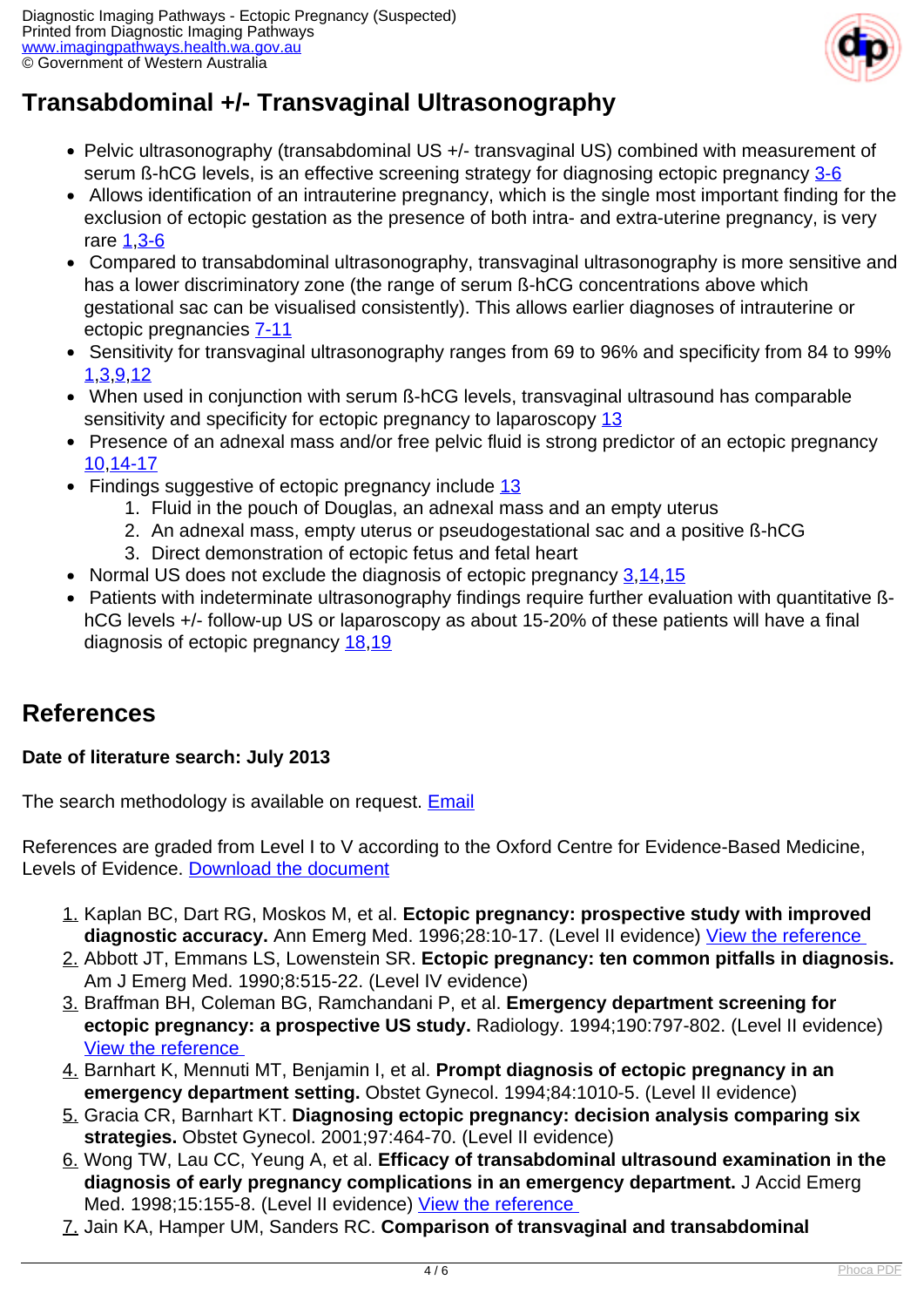

**sonography in the detection of early pregnancy and its complications.** AJR Am J Roentgenol. 1988;151:1139-43. (Level III evidence)

- 8. Nyberg DA, Mack LA, Laing FC, et al. **Early pregnancy complications: endovaginal sonographic findings correlated with human chorionic gonadotropin levels.** Radiology. 1988;167:619-22. (Level III evidence)
- 9. Nyberg DA, Mack LA, Jeffery RB Jr, et al. **Endovaginal sonographic evaluation of ectopic pregnancy: a prospective study.** AJR Am J Roentgenol. 1987;149:1181-6. (Level III evidence)
- 10. Cacciatore B, Stenman UH, Ylostalo P. **Diagnosis of ectopic pregnancy by vaginal ultrasonography in combination with a discriminatory serum hCG level of 1000 IU/l [IRP].** Br J Obstet Gynaecol. 1990;97:904-8. (Level II evidence) [View the reference](http://www.ncbi.nlm.nih.gov/entrez/query.fcgi?cmd=Retrieve&db=pubmed&dopt=Abstract&list_uids=2223681)
- 11. Cacciatore B, Stenman UH, Ylostalo P, et al. **Comparison of abdominal and vaginal sonography in suspected ectopic pregnancy.** Obstet Gynecol. 1989;73:770-4. (Level III evidence)
- 12. Timor-Tritch IA, Yeh MN, Peisner DB, et al. **The use of transvaginal ultrasonography in the diagnosis of ectopic pregnancy.** Am J Obst Gynecol. 1989;161:157-61. (Level III evidence)
- 13. Sadek AL, Schiotz HA. **Transvaginal sonography in the management of ectopic pregnancy.** Acta Obstet Gynecol Scand. 1995;74:293-6. (Level II evidence)
- 14. Brown DL, Doubilet PM. **Transvaginal sonography for diagnosing ectopic pregnancy: positivity criteria and performance characteristics.** J Ultrasound Med 1994;13:259-66. (Level II evidence) [View the reference](http://www.ncbi.nlm.nih.gov/entrez/query.fcgi?cmd=Retrieve&db=pubmed&dopt=Abstract&list_uids=7932989)
- 15. Russell SA, Filly RA, Damato N. **Sonographic diagnosis of ectopic pregnancy with endovaginal probes: what really has changed?** J Ultrasound Med. 1993;3:145-51. (Level III evidence)
- 16. Nyberg DA, Hughes MP, Mack LA, et al. **Extrauterine findings of ectopic pregnancy at transvaginal US: importance of echogenic fluid.** Radiology. 1991;178:823-6. (Level II evidence) [View the reference](http://www.ncbi.nlm.nih.gov/entrez/query.fcgi?cmd=Retrieve&db=pubmed&dopt=Abstract&list_uids=1994425)
- 17. Cacciatore B. **Can the status of tubal pregnancy be predicted with transvaginal sonography? A prospective comparison of sonographic, surgical and serum hCG findings.** Radiology. 1990;177:481-4. (Level II evidence) [View the reference](http://www.ncbi.nlm.nih.gov/entrez/query.fcgi?orig_db=PubMed&db=PubMed&cmd=Search&defaultField=Title+Word&term=.+Can+the+status+of+tubal+pregnancy+be+predicted+with+transvaginal+sonography%3F+A+prospective+comparison+of+sonographic%2C+surgical+and+serum+hCG+findings)
- 18. Dart RG, Burke G, Dart L. **Subclassification of indeterminate pelvic ultrasonography: prospective evaluation of the risk of ectopic pregnancy.** Ann Emer Med. 2002;39:382-8. (Level II evidence) [View the reference](http://www.ncbi.nlm.nih.gov/entrez/query.fcgi?cmd=Retrieve&db=pubmed&dopt=Abstract&list_uids=11919524)
- 19. Dart RG, Mitterando J, Dart LM. **Rate of change of serial ß-human chorionic gonadotropin values as a predictor of ectopic pregnancy in patients with indeterminate transvaginal ultrasound findings.** Ann Emerg Med. 1999;34:703-10. (Level II evidence) [View the reference](http://www.ncbi.nlm.nih.gov/entrez/query.fcgi?cmd=Retrieve&db=pubmed&dopt=Abstract&list_uids=10577398)
- 20. Symonds IM. **Ectopic pregnancy: modern management.** Current Obstetrics & Gynaecology. 1998;8:27-31. (Review article) View the reference

#### **Further Reading**

- 1. Dart RG. **Role of pelvic ultrasonography in evaluation of symptomatic first-trimester pregnancy.** Ann Emerg Med. 1999;33:310-20. (Review article)
- 2. Frates MC, Laing FC. **Sonographic evaluation of ectopic pregnancy: an update.** AJR Am J Roentgenol. 1995;165:251-9. (Review article)
- 3. Durston WE, Carl ML, Guerra W, et al. **Ultrasound availability in the evaluation of ectopic pregnancy in the ED: comparison of quality and cost-effectiveness with different approaches.** Am J Emerg Med. 2000;18:408-17. (Level III evidence)

## **Information for Consumers**